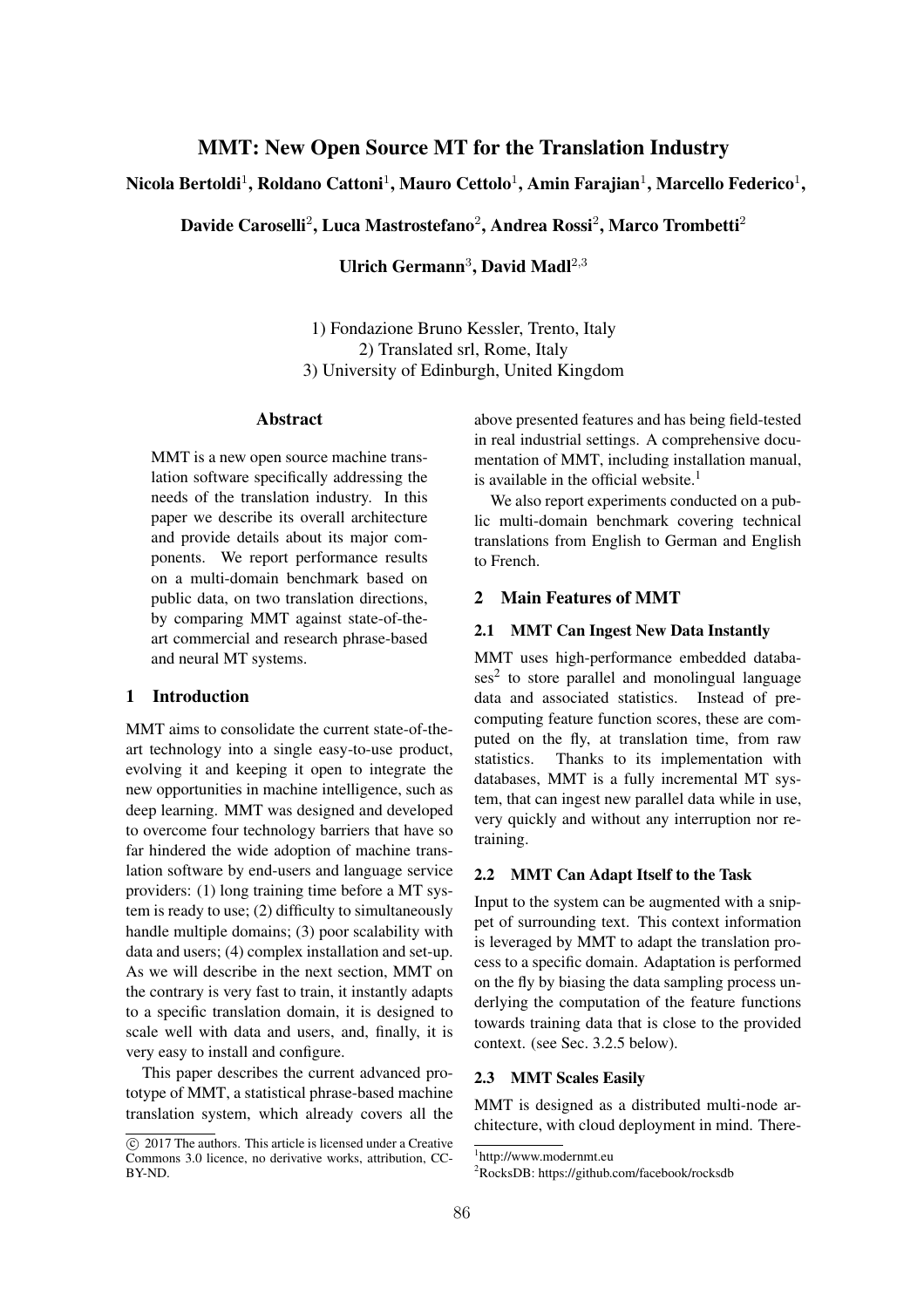fore it can scale dynamically in response to current demand, simply by adding or removing MMT nodes in the cluster. Single-host deployment for small use cases is also possible.

# 2.4 MMT Is Easy to Set Up

MMT is distributed as a ready to install package either through Docker, or directly from binary files.<sup>3</sup> In addition, instructions for installing MMT from source code are also available.

#### 3 System Architecture

### 3.1 Distributed Infrastructure

MMT's distributed architecture is based on a Leader-Follower network where nodes form a cluster through the *Hazelcast* framework.4

Most inter-node communications are carried out through shared in-memory data structures, suitable for small data and thus employed for service communications and load balancing. When a node receives a translation request, it sends it to an Executor that transparently extracts jobs from its internal pool, chooses a worker node, and finally redirects the translation output to the original requesting node.

Bigger volumes of data are handled by the nodes in persistent messaging queues  $(Ka\pi k a^5)$  and in an internal database (*Cassandra*<sup>6</sup>). The former is mostly used to distribute newly ingested resources, which any node may import during its life cycle; the latter to handle persistent application-internal data, like domains' and contributions' metadata.

Both the Followers and the Leader expose the same REST APIs; the Leader in addition hosts the messaging queue server and the internal database. To join the cluster, a worker node only needs to know the Leader IP.

All nodes in a cluster must have the same initial configuration. It is recommended to perform the initial training on a single node and share the resulting models to the others manually. Once a node has received this initial configuration it can join the cluster at any time, and will automatically receive any new updates through the above mentioned messaging channels.

# 3.2 MT Worker Nodes

The core architecture of each node is composed by several interacting modules.

#### 3.2.1 Tag Management

XML tags occurring in the input text are removed and a map between the tags and their positions is stored. According to the output and the word alignment provided by the decoder, the XML tags are re-introduced after applying a few consistency checks and heuristics.

#### 3.2.2 Numerical Expression Management

Numerical expressions, like numbers, currencies, dates, etc., are transformed into format- and position-dependent placeholders, and a map between the actual numerical values and their placeholders is stored. The placeholders found in the output of the decoder are finally transformed back into their actual numerical values using the word alignment and a few heuristics to resolve possible ambiguities.

### 3.2.3 Tokenization and De-tokenization

The tokenizer and de-tokenizer, based on thirdparty software credited in the official documentation, support 45 languages through a unique entry point.

### 3.2.4 Central Vocabulary

Internally, words are represented by integer IDs managed by a joint vocabulary for source and target language that allows incremental updates.

#### 3.2.5 Context Analyzer

The Context Analyser (CA) is in charge of identifying training data that best matches the provided input context. To this purpose, parallel data is sharded into chunks according to the customer, subject area, genre, etc. In a very loose use of the term, we refer to these shards as "*domains*".

When queried, the Context Analyzer (CA) computes a ranked list of matching domains, with associated weights<sup>7</sup> that indicate how closely they match the input text. The CA is built on top of the *Apache Lucene*<sup>8</sup> framework, in particular *Lucene*'s *Inverted Index* data structure. The *Inverted Index* is complemented with a filesystem-based data structure, called *Corpora Storage*, where all the original indexed data are stored: one file corresponds to one

<sup>&</sup>lt;sup>3</sup> Currently we distribute binaries for Ubuntu.

<sup>4</sup> https://hazelcast.com

<sup>&</sup>lt;sup>5</sup>https://kafka.apache.org

<sup>6</sup> http://cassandra.apache.org/

<sup>7</sup> The weights are computed by means of the *tf-idf* metrics and the *Cosine Similarity*.

<sup>8</sup> https://lucene.apache.org/core/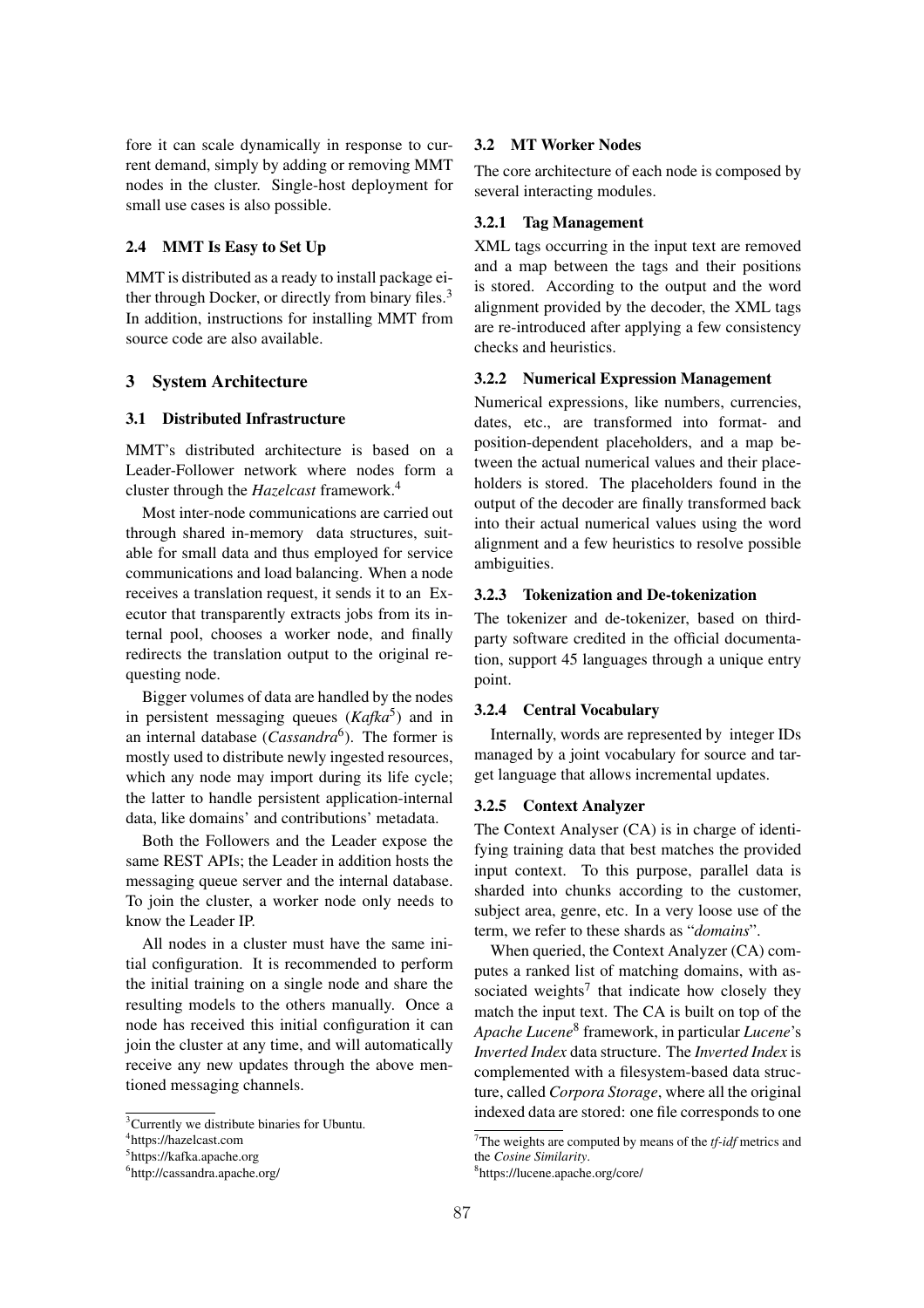data shard and new content can be appended to the corresponding storage file. In this way, the *Corpora Storage* always maintains the most updated version of the data. When required, the *Inverted Index* is synchronized with the *Corpora Storage* by re-indexing the changed domains and adding the new ones.<sup>9</sup> This activity does not interfere with the look-up operations of the CA; *Lucene* allows concurrent reads and writes, always ensuring data availability and consistency.

#### 3.2.6 Word Aligner

The Word Aligner (WA) performs many-to-many word-to-word alignment of sentence pairs.

The WA is built on top of *FastAlign* (Dyer et al., 2013); it computes two directional alignments, and symmetrizes them according to the *grow-diagand-final* policy.10 The WA is multi-threaded and permits persistent storage and re-loading of the alignment models after training. It is able to align individual new sentence pairs without re-training the models. The WA is trained on all parallel data available at training time, irrespective of their domain.

# 3.2.7 Decoder

The decoder developed in MMT is an enhanced version of the phrase-based decoder implemented in *Moses* (Koehn et al., 2007). Differently from *Moses*, MMT generates and scores translation hypotheses *according to the context of the input sentence*. In particular, the decoder queries its models with the domain weights computed by the CA from the input context.

### 3.2.8 Translation Model

The MMT Translation Model (TM) is an enhanced re-implementation of the suffix array-based phrase table by Germann (2015). Its original implementation creates a phrase table at run-time by sampling sentences from the pool of word-aligned parallel data with a uniform distribution, extracting phrase pairs from them, and computing their scores on the fly. The new version provides two enhancements. First, instead of a suffix array, it relies on a DBbacked prefix index of the data pool, thus allowing for fast updates (i.e., insertions and deletions of word-aligned parallel data). Second, it keeps track of the domains from which phrase pairs are extracted and performs *ranked sampling*: extracted phrases are ranked by their relevance (via the domain they were observed in). Translation scores are then obtained by going down the ranked list until a sufficient number of samples has been observed. Hence, by associating with all sentence pairs of each domain the corresponding weight, the TM selects and scores phrase pairs giving priority to the best-matching domain.

The TM scores are the forward and backward probabilities at lexical and phrase level; the phraselevel probabilities are weighted according to the domain weights.

# 3.2.9 Lexicalized Reordering Model

The same incremental DB-based implementation of the TM is also exploited by the Lexicalized Reordering Model. Similarly, its scores are computed on the fly exploiting the counts extracted from the sampled sentences and the corresponding word alignments, and some global counts stored in the DB. The scores are the forward and backward probabilities for monotone, swap, and discontinuous orientations.

#### 3.2.10 Language Model

The MMT LM linearly combines a static background LM with a context-adaptive LM.

The static LM, implemented with the KenLM toolkit (Heafield et al., 2013), features 5-grams, interpolation of lower-order models, and the Kneser-Ney smoothing technique. It is trained on all monolingual target text regardless the domain information, and does not change over time.

The context-adaptable LM is an *internal mixture* LM (Federico and Bertoldi, 2001) using domainspecific counts extracted from the corresponding data shards and the weights of the  $CA$ .<sup>11</sup> The LM features 5-gram statistics, interpolation of lowerorder models, and Linear Witten-Bell smoothing. Noteworthy, *n*-gram probabilities are not preestimated in the training phase, but computed on the fly, by exploiting domain-specific *n*-gram and global statistics, which are stored in a key-value DB.

# 3.2.11 Manager

The Manager controls the communication between all components to satisfy the translation and updating requests.

<sup>&</sup>lt;sup>9</sup>For performance reasons, synchronization is subject to a time-out.

<sup>10</sup>http://www.statmt.org/moses.

<sup>&</sup>lt;sup>11</sup>For efficiency, only the LMs actually activated by the CA are included in the mixture.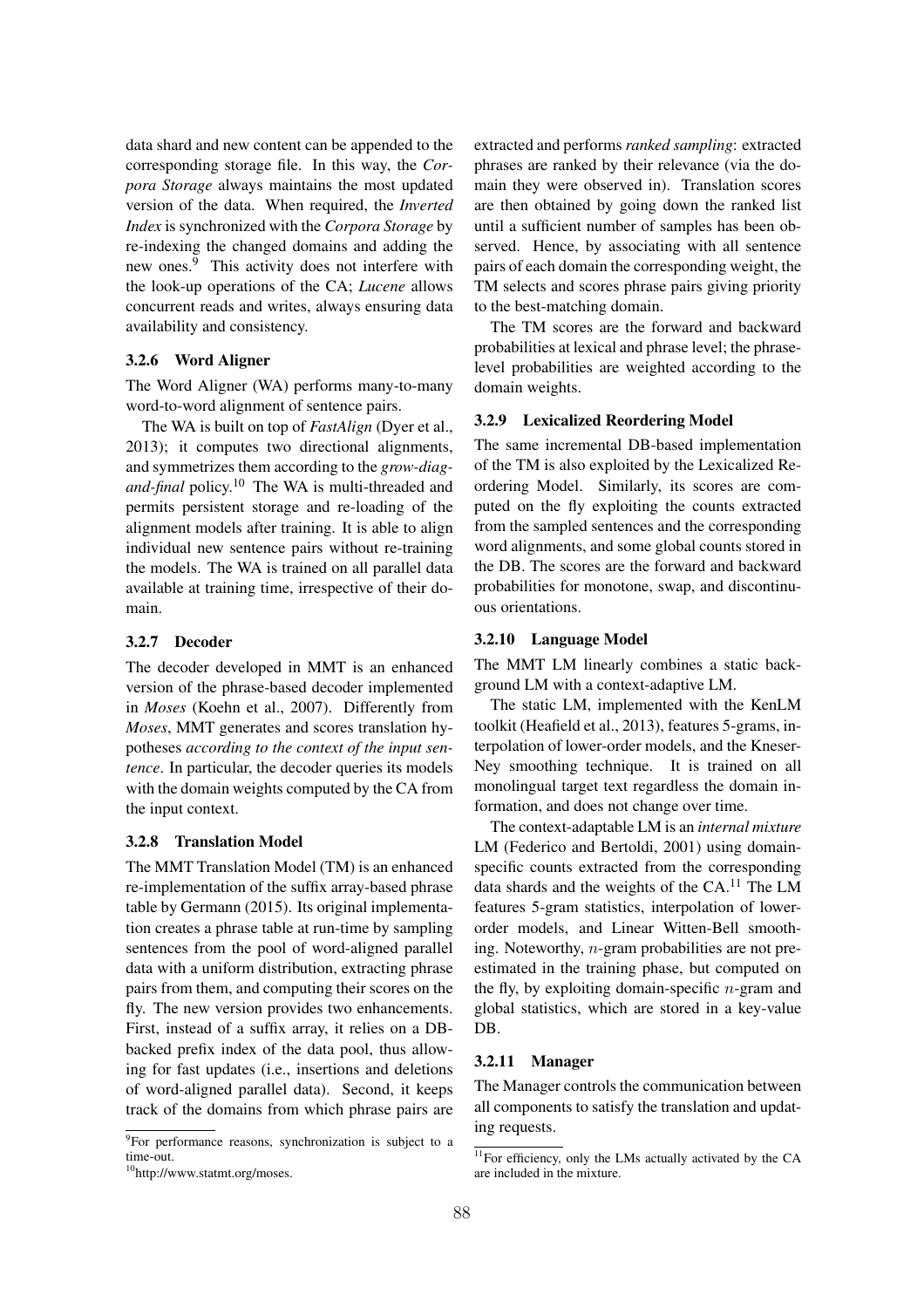#### 3.3 Functionalities

From a functional perspective four phases can be identified, namely training, tuning, updating and translation.

#### 3.3.1 Training

The training phase sets up MMT starting from a collection of bilingual and (possibly) monolingual corpora, which can be domain-specific or notspecialized. In particular, the DBs required by CA, LM and TM, are created, which respectively exploit only the source side, only the target side, or both sides of the training data. Texts are preprocessed by the corresponding modules.

# 3.3.2 Tuning

MMT implements a standard Minimum Error Rate Training procedure (Och, 2003) to optimize the decoder feature weights.

# 3.3.3 Updating

Once a system is trained, new bilingual data can be added to it,  $^{12}$  either to an existing domain or establishing a new one. This operation is performed by updating the corresponding DBs of the CA, the TM and the LM. Such updates do not interfere with the translation process.

# 3.3.4 Translation

In a standard scenario, MMT translates one document as follows; it (i) processes and sends to the CA the whole document, considered as context for all its sentences, and gets the domain weights, (ii) pre-processes and sends all sentences to the available decoders, independently and in parallel, and gets their translations, and (iii) post-processes and returns all translations by re-creating the original document layout. More generally, however, MMT is able to translate any single sentence provided with some context, even made of a single word.

# 3.4 APIs

MMT system exposes APIs for its integration in third-party software. Plug-ins are under advanced construction to permit the integration of MMT in various commercial CAT tools.

# 4 Evaluation

#### 4.1 Points of Comparison

Although the main scope of the paper is the description of the components and features of the MMT system, an experimental comparison is proposed against a few popular MT engines. In particular, two phrase-based MT systems, Moses and the Google's web translation service, and two neural MT systems.

#### 4.1.1 Moses

A Moses (Koehn et al., 2007) engine was trained on the concatenation of all the available training corpora. Word alignment models were trained with FastAlign (Dyer et al., 2013) and a 5-gram language model was estimated by means of the KenLM toolkit (Heafield et al., 2013). Feature weights were tuned with batch MIRA (Cherry and Foster, 2012) to maximize BLEU on the pooled dev sets. No adaptation was performed.

# 4.1.2 GT

The Google web translation service (GT), one of the most used engines by the translation industry, was accessed through its public API<sup>13</sup> at the beginning of March 2017.

### 4.1.3 Neural MT Systems

We developed two neural MT systems using an inhouse branch (Farajian et al., 2017) of the Nematus toolkit $14$  implementing the encoder-decoderattention model architecture by (Bahdanau et al., 2014). This first system is a *generic NMT* (gNMT) system trained on all the pooled training data. Then, following common practice (Luong and Manning, 2015), *adapted NMT* (aNMT) systems were trained for each domain by tuning the generic NMT system to the training data of each domain.

#### 4.2 Experiments

We present experiments carried out on two translation tasks involving a collection of eight domainspecific corpora and two translation direction, English-French and English-German. When comparing the four types of MT systems, we consider translation quality (BLEU), training time, tuning time, and translation speed (seconds per sentence).

 $12$  For instance, new data can be a translation memory of a new customers, or the post-edits of professional translators.

<sup>13</sup>https://www.googleapis.com/language/translate/v2 14https://github.com/rsennrich/nematus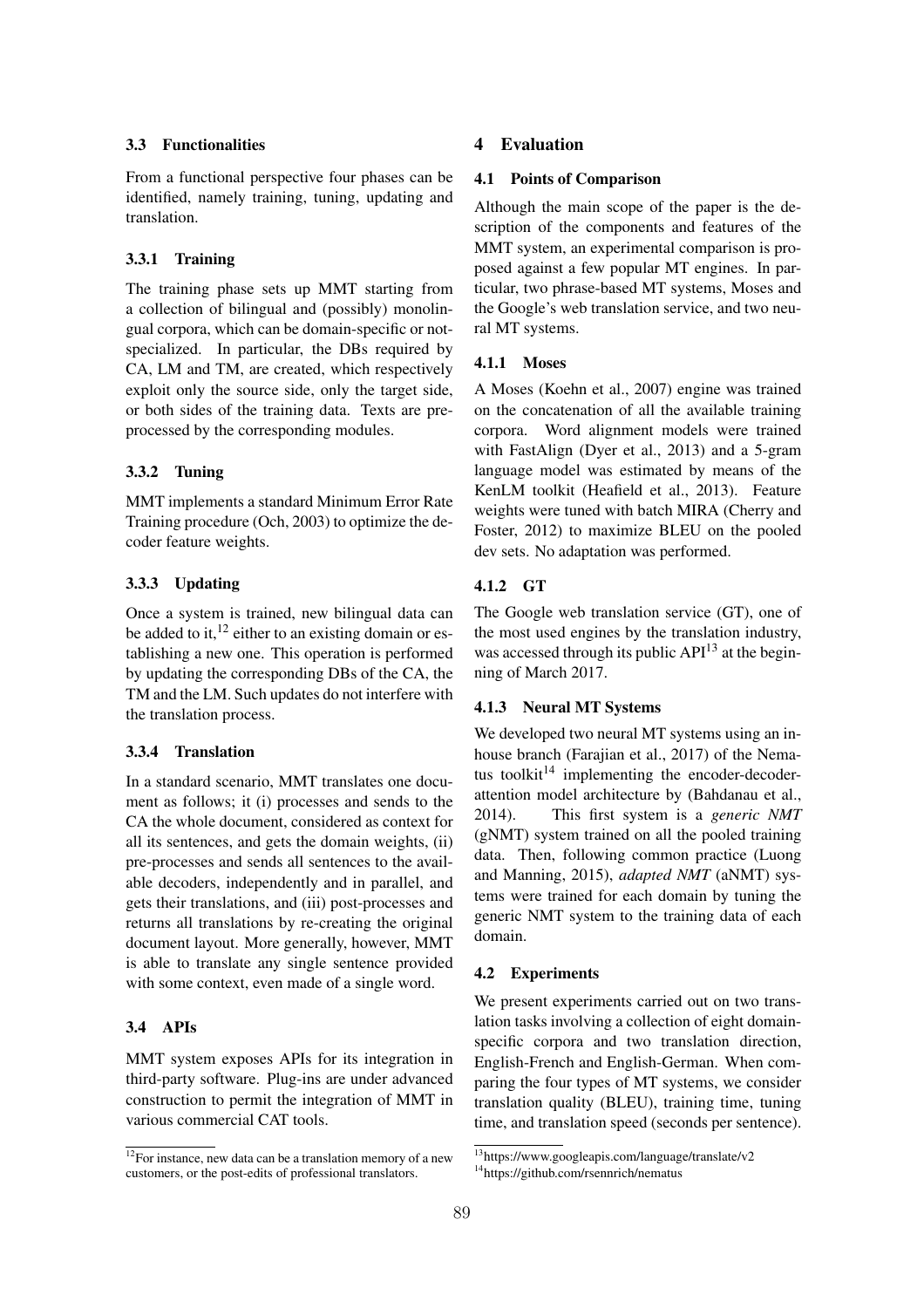|       |     |           | English-French |             | English-German |             |              |  |
|-------|-----|-----------|----------------|-------------|----------------|-------------|--------------|--|
|       |     | segments  | source         | target      | segments       | source      | target       |  |
| train | dom | 1,332,972 | 17,581,131     | 19,297,282  | 1.004.214      | 15.772.744  | 14,427,002   |  |
|       | gen | 4,255,604 | 92,363,974     | 101,236,914 | 4,165,505      | 104,489,832 | 98, 381, 272 |  |
| dev   | dom | 3.527     | 46,640         | 52.484      | 3.073          | 37,023      | 35,187       |  |
| test  | dom | 6.962     | 93.243         | 98.312      | 6.011          | 72,995      | 5,856        |  |
|       | out | 4.503     | 104,831        | 111,050     | 5,168          | 111,331     | 106,443      |  |

Table 1: Statistics of training, dev and test sets for the English-French and English-German tasks: number of segments, source and target words. Figures refer to texts processed with the MMT modules.

|             | English-French |       |                        |                          |       | English-German |       |                        |       |           |
|-------------|----------------|-------|------------------------|--------------------------|-------|----------------|-------|------------------------|-------|-----------|
|             |                |       | MMT Moses gNMT aNMT GT |                          |       |                |       | MMT Moses gNMT         | aNMT  | <b>GT</b> |
| dom         | 62.48          | 61.78 | 49.23                  | 63.00                    | 43.62 | 48.27          | 48.51 | 37.41                  | 48.95 | 31.37     |
| out         | 30.11          | 28.93 | 33.28                  | $\overline{\phantom{m}}$ | 36.47 | 19.08          | 16.84 | 22.82                  |       | 27.13     |
| training    | 1h             | 10h   | 100h                   | 100 <sub>h</sub>         |       | 1h             | 10h   | 100 <sub>h</sub>       | 100h  |           |
| tuning      | 1h             | 10h   |                        | 10h                      |       | 1h             | 10h   | $\qquad \qquad \qquad$ | 10h   |           |
| translation | 1s             | 1s    | 1s                     | 1s                       | 0.1s  | 1s             | 1s    | I S                    | 1s    | 0.1s      |

Table 2: Quality and speed performance of MMT and few competitor systems: BLEU scores on *dom* and *out* test sets for both English-French and English-German; overall time (order of magnitude in hours) to complete training and tuning ; the average time (order of magnitude in seconds) to translate one sentence.

# 4.2.1 Data

We consider eight publicly available parallel corpora as representatives of specific domains (*dom*): European Central Bank, Gnome, JRC-Acquis, KDE4, OpenOffice, PHP, Ubuntu, and UN documents.<sup>15</sup> To increase the training data, two additional generic corpora (*gen*) were added to the pool, namely CommonCrawl<sup>16</sup> and Europarl,<sup>17</sup> which are not considered for the evaluation.

Each domain-specific corpus was randomly partitioned into training, development and test portions. Additional test data from  $WMT^{18}$  was prepared, in order to test the systems on out-ofdomain data (*out*). Duplicate sentence pairs were removed from all dev and test sets. Statistics about training, dev and test sets are reported in Table 1.

#### 4.2.2 Performance

Table 2 reports the translation quality performance (BLEU score), the overall computational cost for the compared systems to complete training and tuning, and the average time to translate one sentence in isolation. Time measures have to be taken with grain of salt because experiments were

not run under very comparable conditions. For instance, neural MT systems were run on PCs equipped with GPU cards, while MMT and Moses were run only on multi-core CPUs. Hence, the order of magnitude, which are definitely reliable, is reported.

# 4.2.3 Discussion

In the following, we try to point out strengths and drawbacks of MMT against the other competitors.

MMT vs Moses MMT and Moses perform similarly as expected in terms of translation quality, because both share the same phrase-base MT paradigm. MMT performs better than Moses in the out-of-domain condition thanks to its adaptability feature (+1.18 and +2.24 gains). While translation speed is comparable, training and tuning of MMT is one order of magnitude faster.

MMT vs gNMT The BLEU scores on the outof-domain condition (out) confirms that NMT has a better generalization capability than MMT (- 3.17 and -3.74 losses), while MMT performs largely better when translating domain specific data  $(+13.25 \text{ and } +10.86 \text{ gains})$ . The training time is largely in favour of MMT, hundreds of hours for gNMT versus few hours for MMT. Translation speeds are actually comparable.

<sup>&</sup>lt;sup>15</sup>UN corpus is used only for English-French. All corpora are available in http://opus.lingfil.uu.se

<sup>16</sup>http://www.statmt.org/wmt15/translation-task.html

<sup>17</sup>http://www.statmt.org/europarl/

<sup>18</sup>*newtest2014* and *newsdiscuss2015* for English-French, and *newstest2015* and *newtest2016* for English-German.